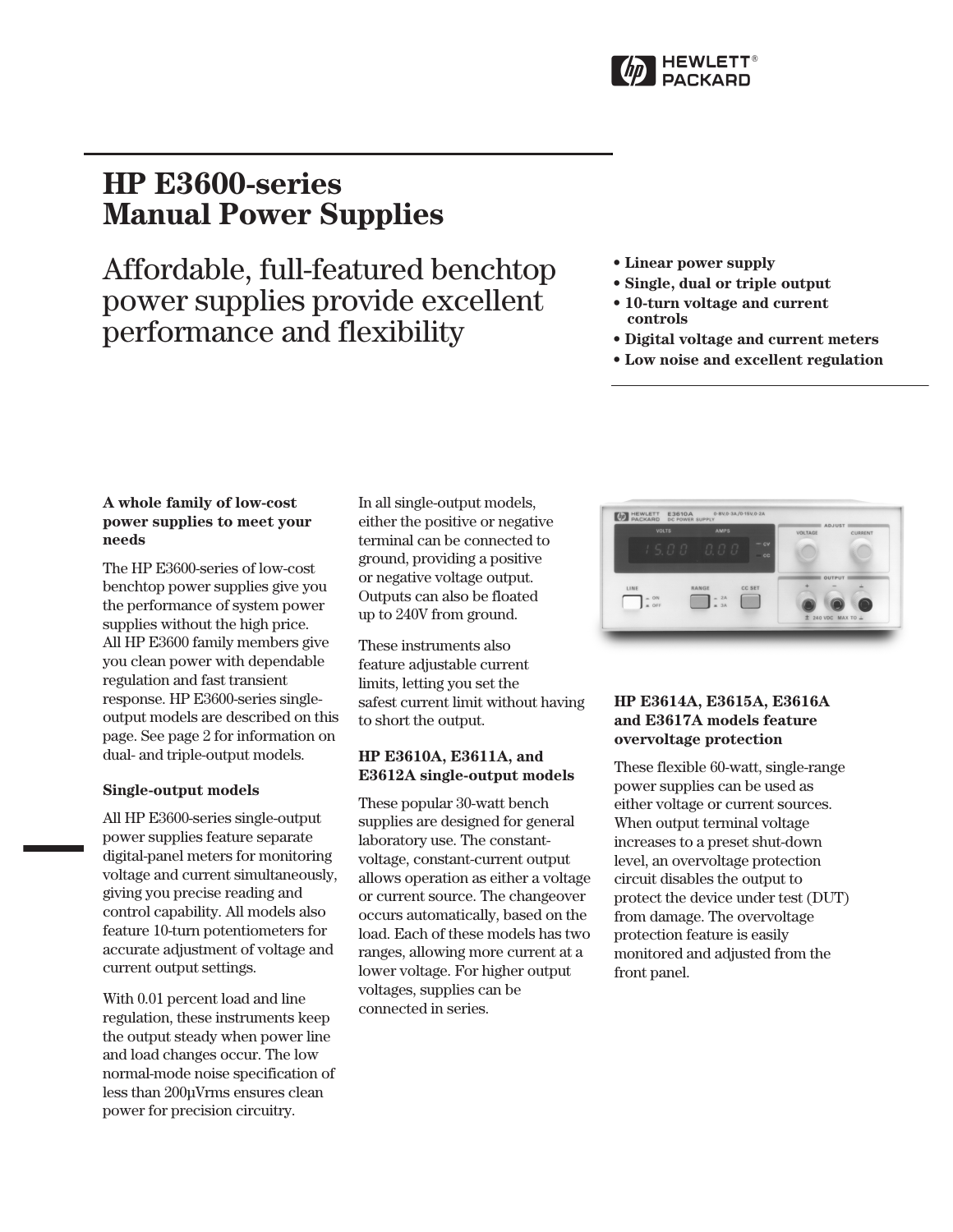Using remote sensing capability, these instruments automatically compensate for voltage drop in the load leads, so you get accurate voltage at the DUT.

You can combine multiple units in auto-parallel, auto-series and autotracking configurations for greater output voltage or current capacity. Front and rear output terminals allow flexible configuration. Output voltage and current can be controlled with external 0- to10-volt analog voltage or variable resistance.

#### **Multi-output models**

With multiple supplies in a compact unit, the HP E3620A and E3630A give you excellent performance while saving space on your bench. Both instruments feature tight 0.01 percent line and load regulation and a low normal-mode noise specification of less than 0.35mV to

ensure clean power for precision circuitry. With a common-mode current specification of less than 1uA, both multiple-output power supplies minimize power line current injection.

Like the single-output models in the HP E3600 series, the HP E3620A and E3630A feature separate digital panel meters so you can monitor voltage and current simultaneously. They also protect your DUT against overload and short-circuit damage. Smooth turn-on and turn-off transitions keep power spikes out of your circuits.

#### **HP E3620A dual-output power supply**

The 50-watt HP E3620A dual-output power supply provides two 0 V to 25 Vdc outputs to satisfy most bench requirements. The outputs are completely independent and isolated.

## **HP E3630A triple-output power supply**

The 35-watt HP E3630A tripleoutput power supply provides three dc outputs: 0 to 6 V with a maximum current of 1 to 2.5A and 0 to 20 V and 0 to -20 V with a maximum current of 0.5A. An autotracking feature lets you use one voltage control to adjust the +20 V and -20 V outputs simultaneously. The outputs track each other to within 1 percent, making it easy to adjust the power supply for circuits requiring balanced voltages.

### **3-year warranty**

To ensure maximum reliablity and long life, all HP 3600-series power supplies undergo the same rigerous tests as HP top-of-the-line power supplies. Each instrument comes with a full 3-year warranty.

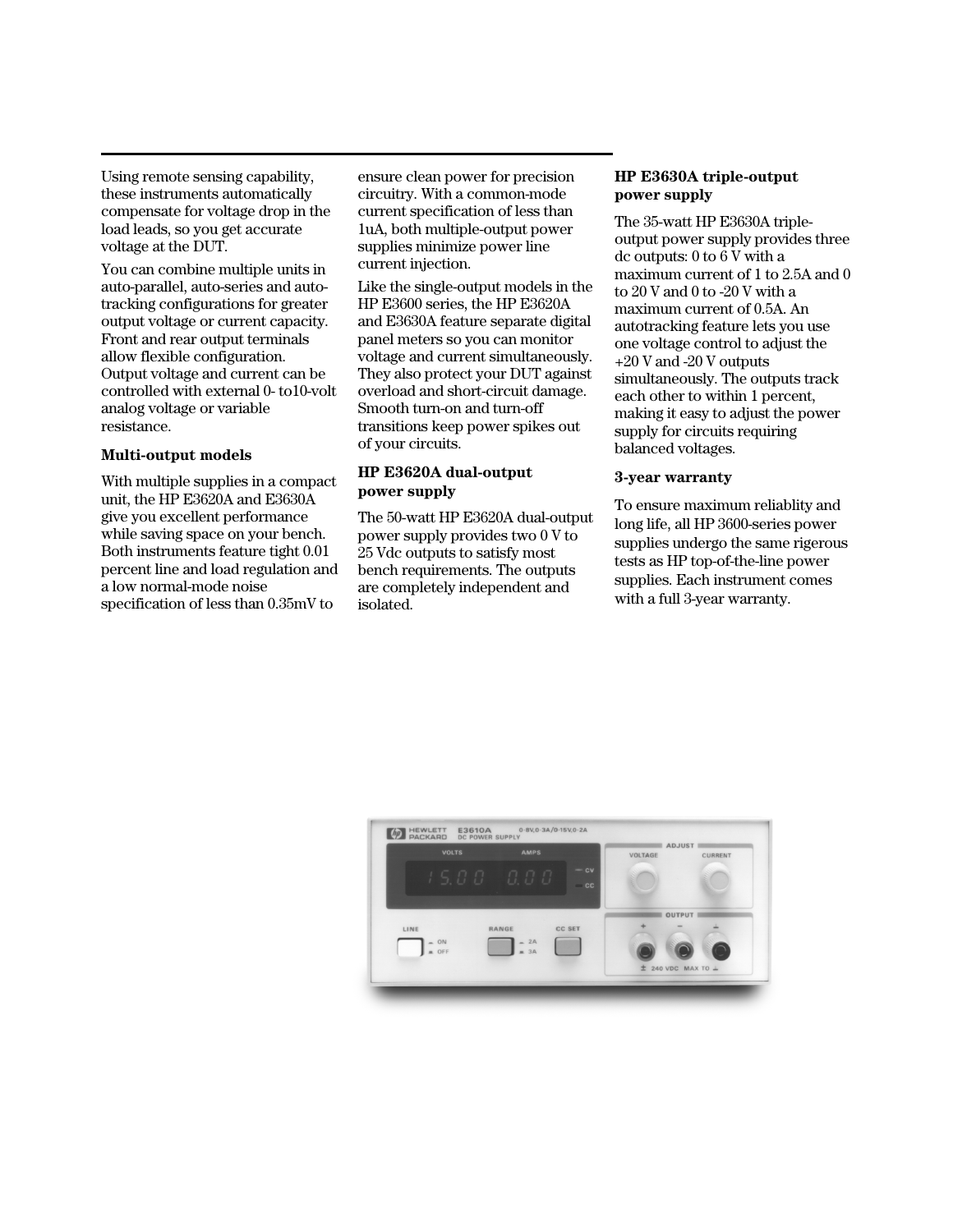| <b>Specifications</b>                        |                                                                                                                                                                               |                                                         |                                            |                                                                                                                                                                                                         |                                      |                                  |                                          |                                                     |                                                      |  |
|----------------------------------------------|-------------------------------------------------------------------------------------------------------------------------------------------------------------------------------|---------------------------------------------------------|--------------------------------------------|---------------------------------------------------------------------------------------------------------------------------------------------------------------------------------------------------------|--------------------------------------|----------------------------------|------------------------------------------|-----------------------------------------------------|------------------------------------------------------|--|
|                                              | E3610A                                                                                                                                                                        | E3611A                                                  | E3612A                                     | E3614A                                                                                                                                                                                                  | E3615A                               | E3616A                           | E3617A                                   | E3620A                                              | E3630A                                               |  |
| <b>Features</b>                              |                                                                                                                                                                               | (CV), Constant Current (CC) modes.                      | Dual range, 10 turn pots, Constant Voltage | Adjustable overvoltage protection, voltage & resistance<br>programming, remote sense, rear outputs, ten turn pots,<br>CV, CC modes. Multiple supplies can be connected for<br>tracking or higher power. |                                      |                                  |                                          | Isolated dual<br>outputs,<br>10 turn pots<br>CV, CL | Tracking,<br>CV, CL<br>$(\pm 20V)$<br>CV, CF<br>(6V) |  |
| <b>Number of outputs</b>                     |                                                                                                                                                                               |                                                         |                                            |                                                                                                                                                                                                         |                                      |                                  |                                          | $\overline{2}$                                      | 3                                                    |  |
| <b>Number of output Ranges</b>               | $\overline{2}$                                                                                                                                                                | $\overline{2}$                                          | $\overline{2}$                             | $\mathbf{1}$                                                                                                                                                                                            | 1                                    | 1                                | 1                                        | $\mathbf{1}$                                        | $\mathbf{1}$                                         |  |
| <b>DC Output Rating</b>                      | 8V, 3A<br>15V, 2A                                                                                                                                                             | 20V, 1.5A<br>35V, .85A                                  | 60V, .5A<br>120V,<br>0.25A                 | 8V, 6A                                                                                                                                                                                                  | 20V, 3A                              | 35V, 1.7A                        | 60V, 1A                                  | 25V, 1A<br>25V, 1A                                  | 6V, 2.5A<br>$+20V.0.5A$<br>$-20V, 0.5A$              |  |
| <b>Load and Line Regulation</b>              | $< 01\% + 2mV$                                                                                                                                                                |                                                         |                                            |                                                                                                                                                                                                         |                                      |                                  |                                          |                                                     |                                                      |  |
| <b>Ripple and Noise</b><br>(20 Hz to 20 MHz) |                                                                                                                                                                               |                                                         |                                            |                                                                                                                                                                                                         |                                      |                                  |                                          |                                                     |                                                      |  |
| Normal mode voltage                          | $<$ 200 µV rms, $<$ 2 mV p-p                                                                                                                                                  |                                                         |                                            |                                                                                                                                                                                                         | $<$ 200 $\mu$ V rms, $<$ 1 mVpp      | $<$ 350 µV rms,<br>$<$ 1.5 mVp-p |                                          |                                                     |                                                      |  |
| Normal mode current                          |                                                                                                                                                                               | <200 µV rms/1 mA p-p                                    |                                            | $< .02% +$<br>3mA                                                                                                                                                                                       | $< .02% +$<br>1.5mA                  | $< .02% +$<br>1 <sub>m</sub> A   | $< .02% +$<br>0.5 <sub>m</sub> A         |                                                     |                                                      |  |
| Common mode current                          | not specified<br>$<$ 1 µ $Arms$                                                                                                                                               |                                                         |                                            |                                                                                                                                                                                                         |                                      |                                  |                                          |                                                     |                                                      |  |
| <b>Transient Response Time:</b>              | <50 usec following change in output current from full load to half load for output to recover to within:                                                                      |                                                         |                                            |                                                                                                                                                                                                         |                                      |                                  |                                          |                                                     |                                                      |  |
| <b>Meter Accuracy</b>                        | $10 \text{ mV}$<br>$15 \text{ mV}$<br>$\pm 0.5\%$ + 2 counts at 25 $\degree$ C $\pm 5\degree$ C                                                                               |                                                         |                                            |                                                                                                                                                                                                         |                                      |                                  |                                          |                                                     |                                                      |  |
| <b>Meter Resolution</b>                      |                                                                                                                                                                               |                                                         |                                            |                                                                                                                                                                                                         |                                      |                                  |                                          |                                                     |                                                      |  |
| Voltage                                      | 10 mV                                                                                                                                                                         | 100 mV                                                  | 100 mV                                     | 10 mV (0-20 V), 100 mV (>20V)<br>$10 \text{ mV}$                                                                                                                                                        |                                      |                                  |                                          |                                                     | 10 <sub>m</sub> A                                    |  |
| Current                                      | 10 <sub>m</sub> A                                                                                                                                                             | 10 <sub>m</sub> A                                       | 1 mA                                       | 10 <sub>m</sub> A                                                                                                                                                                                       | 10 <sub>m</sub> A                    | 1 <sub>mA</sub>                  | 1 mA                                     | 1 mA                                                | $10 \text{ mA}$                                      |  |
|                                              |                                                                                                                                                                               |                                                         |                                            |                                                                                                                                                                                                         |                                      |                                  |                                          |                                                     |                                                      |  |
| <b>Isolation</b>                             |                                                                                                                                                                               | 240Vdc                                                  |                                            |                                                                                                                                                                                                         |                                      |                                  |                                          |                                                     |                                                      |  |
| <b>Supplemental Characteristics</b>          |                                                                                                                                                                               |                                                         |                                            |                                                                                                                                                                                                         |                                      |                                  |                                          |                                                     |                                                      |  |
| <b>Control Mode</b>                          | CV/CC                                                                                                                                                                         |                                                         |                                            |                                                                                                                                                                                                         |                                      |                                  |                                          | CV/CL                                               | CV/CL<br>$(\pm 20V)$<br>CV/CF<br>$(+6V)$             |  |
| Temperature Coefficient per °C               |                                                                                                                                                                               |                                                         |                                            |                                                                                                                                                                                                         |                                      |                                  |                                          |                                                     |                                                      |  |
| Voltage                                      | $< 0.02\% + 1mV$                                                                                                                                                              |                                                         |                                            |                                                                                                                                                                                                         | $< 0.02\% + 500 \mu V$               |                                  | $<0.02\% + 1mV$                          |                                                     |                                                      |  |
| Current                                      | $< 0.02\% + 2mA$                                                                                                                                                              |                                                         |                                            | $<.02\% + 3 \text{ mA}$                                                                                                                                                                                 | $< .02\% + 1.5$ mA $ < .02\% + 1$ mA |                                  | $<.02\% + .5mA$                          |                                                     |                                                      |  |
| <b>Output Drift</b>                          |                                                                                                                                                                               |                                                         |                                            |                                                                                                                                                                                                         |                                      |                                  |                                          |                                                     |                                                      |  |
| Voltage<br>Current:                          | Less than 0.1% + 5mV total drift for 8 hours after an initial warm-up of 30 minutes.<br>Less than 0.1% + 10mA total drift for 8 hours after an initial warm-up of 30 minutes. |                                                         |                                            |                                                                                                                                                                                                         |                                      |                                  |                                          |                                                     |                                                      |  |
| <b>Temperature Range</b>                     | 0 to 40°C for full rated output.<br>Derate output current 1% per °C between 40°C and 55°C                                                                                     |                                                         |                                            |                                                                                                                                                                                                         |                                      |                                  |                                          | Derate output current                               | $3.3\%$ per $\degree$ C                              |  |
| Cooling                                      | Convection cooling                                                                                                                                                            |                                                         |                                            |                                                                                                                                                                                                         |                                      |                                  |                                          |                                                     |                                                      |  |
| <b>Isolation</b>                             | $±240$ Vdc                                                                                                                                                                    |                                                         |                                            |                                                                                                                                                                                                         |                                      |                                  |                                          |                                                     |                                                      |  |
| <b>AC Input</b>                              | $100\sqrt{ac} \pm 10\%$ , 47-63 Hz (opt. 0E9)<br>115 Vac ± 10%, 47 - 63 Hz (std)<br>230 Vac ± 10%, 47 - 63 Hz (opt. 0E3)                                                      |                                                         |                                            |                                                                                                                                                                                                         |                                      |                                  |                                          |                                                     |                                                      |  |
| Weight                                       |                                                                                                                                                                               | 3.8 kg (8.4 lb.) net, 5.1 kg (11.3 lbs) shipping        |                                            | 5.5 kg (12.1 lb.) net, 6.75 kg (14.9 lbs) shipping                                                                                                                                                      |                                      |                                  |                                          |                                                     |                                                      |  |
| <b>Size</b>                                  |                                                                                                                                                                               | 91mm H x 213mm W x 319mm D<br>3.6" H x 8.4" W x 12.6" D |                                            | 91mm H x 213mm W x 373mm D<br>3.6" H x 8.4" W x 14.7" D                                                                                                                                                 |                                      |                                  |                                          |                                                     | Same as<br>E3610A                                    |  |
| <b>Warranty</b>                              |                                                                                                                                                                               |                                                         |                                            | 3 years                                                                                                                                                                                                 |                                      |                                  |                                          |                                                     |                                                      |  |
| <b>Safety Agency Compliance</b>              |                                                                                                                                                                               | Complies with UL 1244, VDE 0411                         |                                            |                                                                                                                                                                                                         |                                      |                                  | Complies with IEC 1010, CSA 22.2 No. 231 |                                                     |                                                      |  |